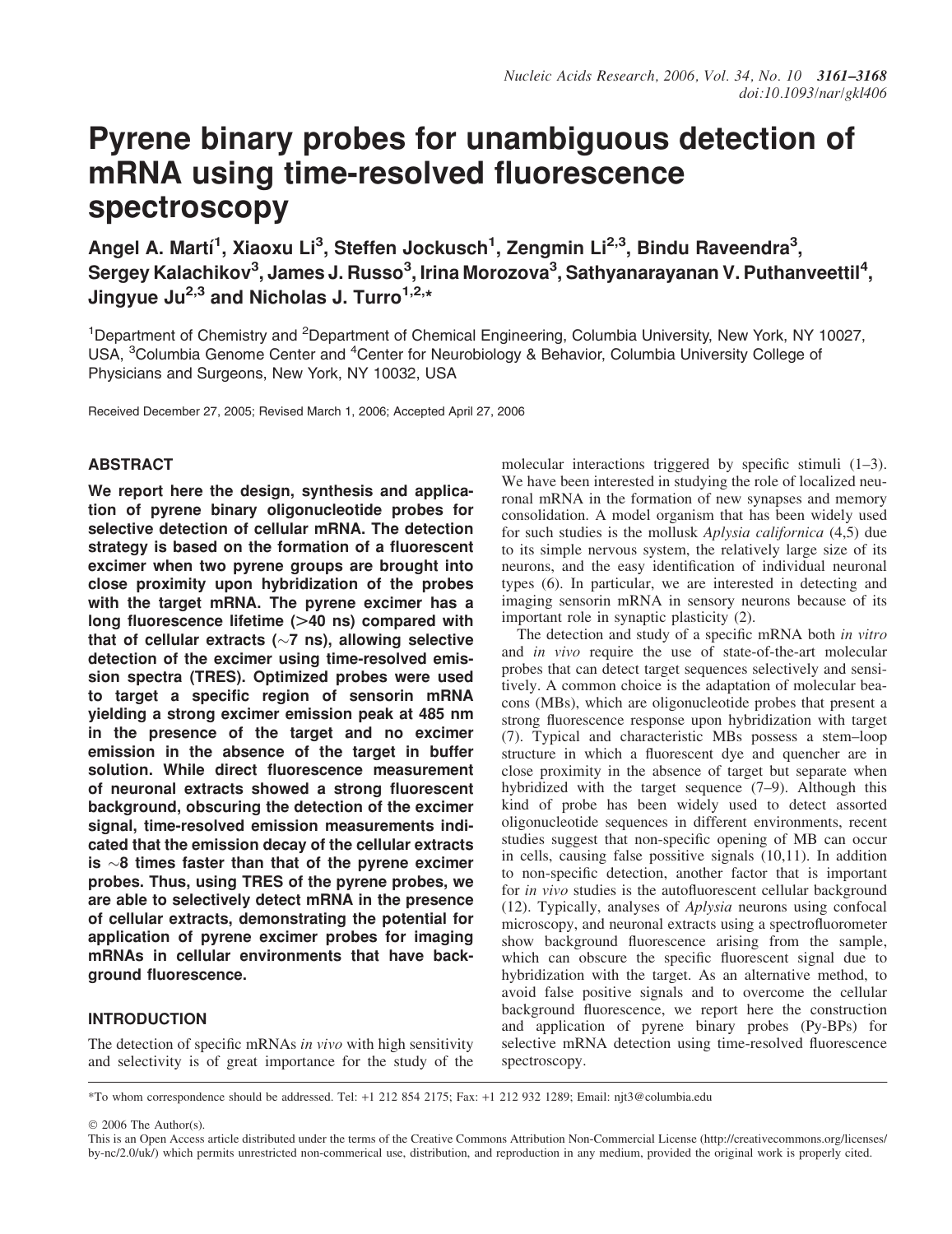Binary probes (BPs) consist of two single-stranded (ss) fluorescent-labeled oligonucleotides that can selectively bind to adjacent regions on a target sequence (13,14). When the BP hybridizes as a pair to the corresponding sequences of the same target, a distinctive signal different from that of the non-hybridized probes is produced (15). Each unit of a BP contains two basic components: an oligonucleotide chain, which is complementary to the target sequence of interest and the chromophore that serves as a fluorescent reporter. Unique fluorescence responses of BPs upon hybridization have been attained by mean of two well-known photophysical processes: Fluorescence Resonance Energy Transfer (FRET) (13–15) and excited dimer (excimer) formation (16–18). FRET-BPs possess a donor and an acceptor fluorophore that come into close proximity only upon hybridization to the target sequence, promoting FRET. Ideally, exciting the probes at the donor dye absorption band will produce only donor fluorescence for the free probes (unhybridized), whereas the probes hybridized with target will produce significant acceptor fluorescence. In the case of excimer probes, both strands are labeled with a pyrene molecule (Py-BP) (Figure 1). The excitation of the free probes in solution (350 nm) is expected to yield a well defined fluorescence spectrum with maxima at 390 and 410 nm (monomer emission); addition of target, which brings the two pyrenes into close contact due to hybridization is expected to yield excimer emission. The excimer emission with a maximum at  $\sim$ 480 nm is a broad band that results from the emission of a transient excited state dimer which is produced when an excited pyrene forms a complex with a ground state pyrene. Advantages of Py-BPs include a

Pyrene binary probe



Figure 1. Binary pyrene probes in the absence of target (a) and after hybridizing with target (b).

large Stokes shift between monomer and excimer emission, and their relatively long lifetime (30–60 ns) in comparison with the lifetime of the neuronal autofluorescence background  $({\sim}8 \text{ ns})$ . The latter feature implies that the fluorescence from pyrene can be selectively detected if it is taken after the fluorescence from the cellular background has decayed.

The use of Py-BPs for nucleic acid detection has been reported by two different groups. Masuko et al. (17) synthesized Py-BP with pyrenyl groups attached to the  $3'$  and  $5'$  ends of 16mer oligonucleotide strands. These studies showed strong excimer formation after target addition and high specificity for the detection of Vibrio mimicus 16S rRNA in vitro. However, this system requires 20% (v/v) dimethylformamide (DMF) in the hybridization buffer (16,17), which is incompatible with in vivo applications. Paris *et al.* (18) reported the synthesis of Py-BP in which pyrene chromophores replaced the standard base at the  $1'$  position of the nucleotide monomer. The probes constructed using this novel pyrene-ribose nucleotide yield a high excimer emission. However, this approach requires preparation of the phosphoramidite pyrene-ribose nucleoside (19). Other non-BP systems based on pyrene monomerexcimer signal ratio have been described in the literature; they include detection of single base mutations (20–22), mRNA secondary structure (23–25) and ion sensing (26). The use of the pyrene monomer–excimer emission in a variety of different applications demonstrates its robustness in selective target detection. Yet, although much research has been devoted to pyrene-based oligonucleotide systems, exploitation of the pyrene excimer's long-lived emission lifetime for target detection has only recently been explored for the selective detection of proteins (27).

In this report, we describe the synthesis and characterization of Py-BPs for the detection of endogenous mRNA. Specifically, we targeted sensorin mRNA, which has an important role in synaptic plasticity. The synthesis of the Py-BPs is straightforward and involves only standard, widely used techniques and reagents. To demonstrate the utility of Py-BP's long fluorescence lifetime in the detection of mRNA in a cell mimicking environment (neuronal protein extracts) with a high fluorescent background, we used timeresolved fluorescence spectroscopy for the detection of the pyrene excimer emission after the decay of the background fluorescence, allowing selective detection of the target mRNA molecule.

### MATERIALS AND METHODS

# Synthesis of pyrene labeled 2'-methoxy RNA probes

3'-Amino group modified 2'-methoxy RNA was synthesized on a DNA synthesizer (Expedite 8909, Applied Biosystems,  $CA)$  by phosphoramidite chemistry with a set of  $2'$ -OMe  $A<sup>bz</sup>$ ,  $G<sup>dm<sup>f</sup></sup>$ ,  $C<sup>b<sub>z</sub></sup>$  and U-CE phosphoramidite nucleosides, and 3'-PT-amino-modifier C3 CPG or 3'-PT-amino-modifier C6 CPG (Glen Research, Sterling, VA). 5'-Amino group modified 2'-methoxy RNA was synthesized using 5'-aminomodifier C3 TFA or 5'-amino-modifier C6 TFA (Glen Research, Sterling, VA) as a final coupling monomer. Then deprotection was carried out as recommended by the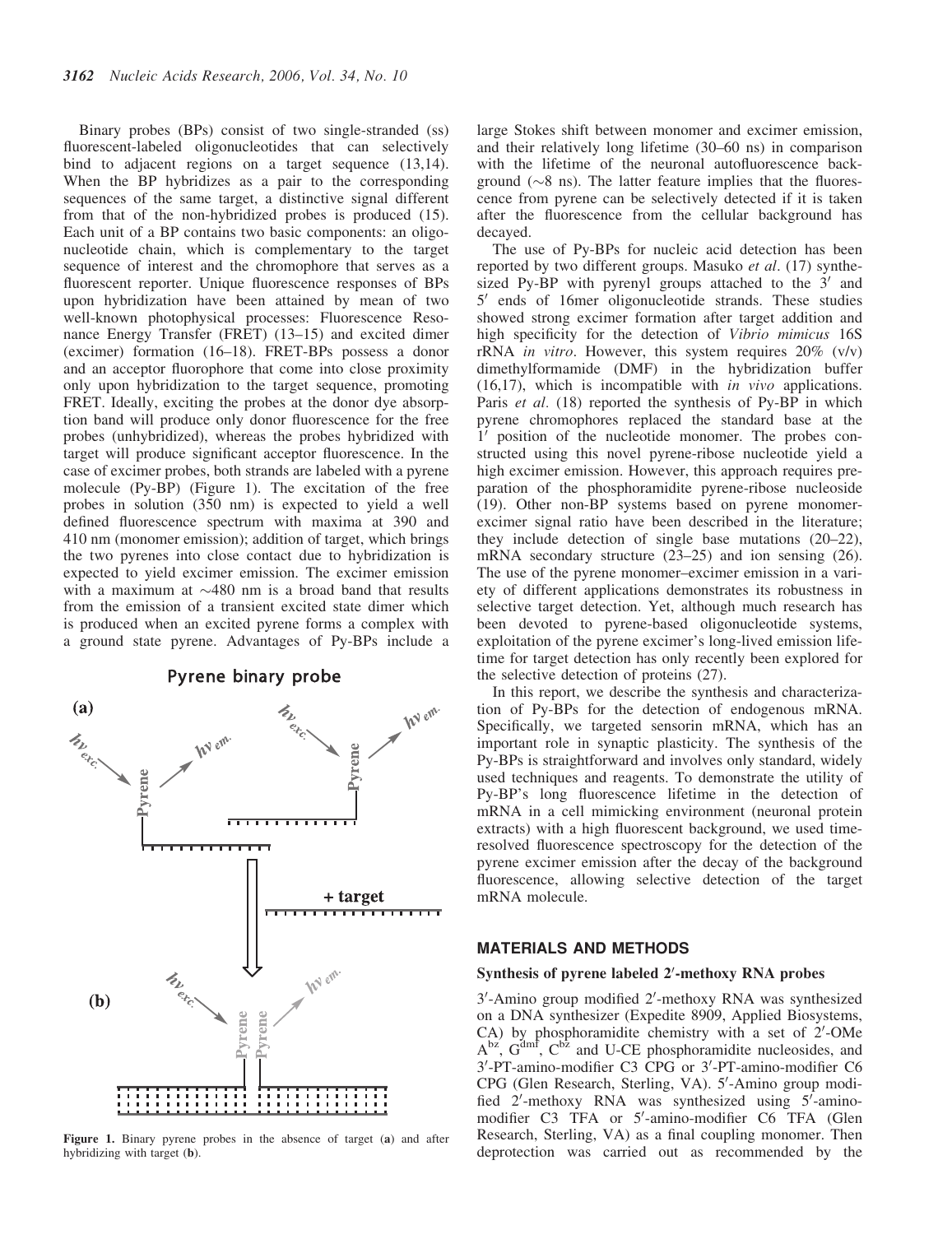manufacturer. The deprotected RNAs were purified by OPC cartridge (ABI, Foster City, CA) or high-performance liquid chromatography (HPLC) (Waters system, Milford, MA) followed by labeling with the appropriate pyrene derivative. The purified 2'-OMe RNAs were conjugated with the pyrene at either the 3'-amino or 5'-amino end by 5 h of incubation in 0.1 M sodium bicarbonate/sodium carbonate buffer (pH 8.5) mixed with a 15-fold excess of dimethyl sulfoxide (DMSO) dissolved succinimidyl esters of 1-pyrene butanoic acid or 1-pyrene acetic acid (Invitrogen, Carlsbad, CA). The unreacted pyrene derivative was removed by size exclusion chromatography on a PD-10 column (Amersham Life Sciences, Piscataway, NJ). After desalting with an OPC, the products were lyophilized and purified by reverse-phase HPLC using a C-18 reverse column (Xterra MS C18,  $4.6 \times 50$  mm) at a flow rate of 0.5 ml/min and with a linear gradient of 12–34.5% methanol in buffer A [8.6 mM triethylammonium and 100 mM hexafluoroisopropyl alcohol aqueous solution (pH 8.1)] over 40 min. The eluate was detected at 260 nm and fractions containing the desired product were collected, evaporated to dryness under vacuum and characterized by MALDI-TOF mass spectrometry. The sequences of the pyrene labeled oligonucleotide probes are shown in Figures 2a and 3a.

Fluorescence emission spectra were obtained on a Fluorolog-3 spectrometer FL3–22 (J. Y. Horiba, Edison, NJ) using quartz cuvettes with a path length of 0.4 cm. The experiments were performed by mixing 1 equivalent of each probe ([Probe] =  $0.1 \mu M$ ) with 1 equivalent of target ( $[Probe] = 0.1 \mu M$ ) in a buffer solution. The excitation wavelength for the steady state measurements was 350 nm. The spectra were corrected for monochromator and PMT efficiencies. The signal to background ratio was determined by using Equation 1:

$$
S/B = \frac{\left(\frac{E_{\text{Target}}}{M_{\text{Target}}}\right)}{\left(\frac{E_{\text{no target}}}{M_{\text{no target}}}\right)},
$$

where  $E$  and  $M$  are the excimer and monomer maxima, respectively. Time-resolved fluorescence measurements were performed on an OB920 single-photon counting fluorometer (Edinburgh Analytical Instruments) with a pulsed nanosecond nitrogen lamp as excitation source ( $\lambda_{\text{exc}} = 337$ nm). Sample concentrations were determined by ultraviolet (UV)–Vis spectrometry on an Agilent 8456 spectrophotometer using quartz cuvettes with an optical path of 1 cm.



Figure 2. Parameters for the optimization of excimer emission in Py-BP: probe sequences (a), target sequences (b) and pyrene linkers used to optimize Py-BP excimer emission (c). Monomer to excimer ratio for the different probes studied with (red) and without (blue) target (d); emission spectra of  $P_1P_2L_6$  with (red) and without (blue) target (T<sub>0</sub>) (e). [Probes] = 0.1 µM; Buffer: 20 mM Tris–HCl (pH 7.5), 500 mM NaCl, 60 mM MgCl<sub>2</sub>; hybridization time = 30 min.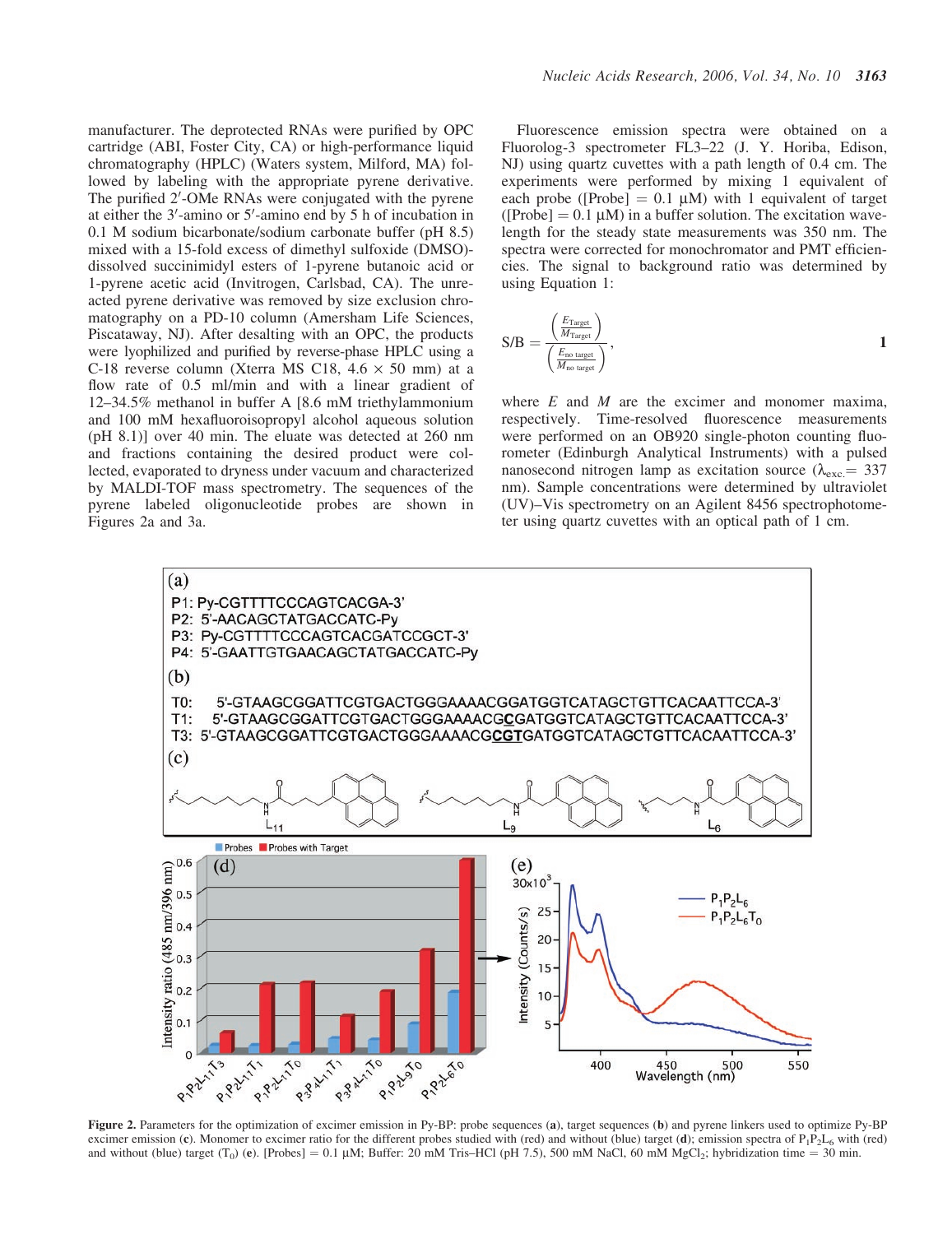Protein extracts were isolated from A.californica pleural ganglia. Extracts were prepared by homogenization in the extraction buffer [25 mM Tris (pH 7.4), 525 mM NaCl, 25 mM EDTA and protease inhibitor cocktail from Roche] at  $4^{\circ}$ C. The product was centrifuged at 10 000 r.p.m. for 10 min followed by collection of the supernatant. Fulllength capped polyadenylated sensorin mRNA as well as its antisense copy were generated by in vitro transcription in the presence of cap analog  $m^7G(5)$ ppp(5'GTP) (Ambion, TX) using as a template a PCR-amplified fragment of sensorin cDNA flanked by the T7- and T3-promoters. Upon the completion of the *in vitro* transcription, 100– 120 base long  $poly(A)$  tails were introduced at the 3<sup>'</sup> ends of the RNA transcripts with *Escherichia coli*  $poly(A)$ RNA polymerase (Ambion, TX). The RNA fragments were purified on MEGAclear cartridges (Ambion, TX) and characterized by UV-spectroscopy and glyoxal agarose gel electrophoresis.

The secondary structure of target sensorin mRNA was modeled with the program mFold (28) using a published A.californica sensorin mRNA sequence (29). Up to 30 possible mRNA conformations were analyzed to find target regions with a high probability of being mostly ss, to assure that the Py-BP can hybridize with the native mRNA. Oligonucleotides for the selected regions were synthesized using the procedure described above.

## RESULTS AND DISCUSSION

## Probe design and hybridization evaluation using oligonucleotide target sequences

The BP oligonucleotide probes shown in Figure 2a were synthesized using standard phosphoramidite solid phase chemistry. The sequence of the probes was selected to be complementary to a portion of M13 vector sequence. To optimize the excimer formation upon hybridization with target, the probes were varied with respect to the linker lengths between the oligonucleotide chain and the pyrene moiety, the oligonucleotide chain length, and/or different number of bases between the two pyrene moieties after hybridization of the two probes to the target. Figure 2a–c shows the three parameters that were varied to optimize the pyrene excimer fluorescence emission. Figure 2d shows the excimer to monomer ratio for the different probes. A clear increase in the excimer emission is found as shorter linkers between the pyrene and the oligonucleotide chain are used. As an example, the fluorescence spectra for  $P_1P_2L_6T_0$ , in the presence or absence of target are shown in Figure 2e (where  $P_1$  and  $P_2$ ) are the Py-BPs,  $L_6$  is the length of the pyrene linker, and  $T_0$  is the target sequence with no nucleotide separation between the pyrene groups when the probes are hybridized to the target). Kostenko et al. (23) suggested that short linkers between the pyrene and the oligonucleotide chains are effective in pyrene excimer formation, possibly because they avoid strong interactions of the chromophores with the DNA strand. Intercalation of pyrene within DNA has been extensively reported to produce quenching of the pyrene monomer excited singlet state (30–32). It has also been observed that two pyrene molecules linked together with a pentyl chain present strong excimer emission in solution

until double-stranded (ds) DNA is added to the solution (33). Excimer emission depletion due to interaction with ss or ds oligonucleotides has been attributed to intercalation of the pyrene chromophores between the bases of the duplex, causing a spatial separation of the pyrenes and precluding excimer formation (21,22,24,33). The use of short linkers limits the translational freedom of the pyrene probes and can prevent or hinder their intercalation between the nucleic acid bases.

On the other hand, we observed that increasing the number of nucleotides in the BP did not increase the amount of excimer, though it did increase the hybridization time required to reach maximum excimer fluorescence emission. This is expected since longer chains should require longer times to diffuse and hybridize with their target sequence. Our evaluation also indicated that decreasing the number of bases between the probes increased the excimer emission. This is in agreement with studies from Paris et al. (18) and Ebata et al. (16,17) which showed that close distances between pyrenes are required for efficient excimer formation. Based on these results it was concluded that the best conditions for excimer fluorescence emission are probes of 17 nt in length  $(P_1$  and  $P_2$ ), short linkers between the oligonucleotide strand and the pyrene  $(L_6)$ , and no spacing bases between the hybridized probes  $(P_1P_2L_6T_0)$ .

#### Hybridization studies of Py-BP with sensorin mRNA

The detection of mRNA in solution presents additional challenges compared with the detection of linear DNA strands in solution. Cellular mRNA possesses a secondary structure consisting of stem and loop regions that are important for protein translation and binding processes (34). Avoidance of regions with intrinsic strong secondary structure such as the stems is important to allow the probes to be accessible to the mRNA sequence. The target sequences were selected from the calculated 2D structure of sensorin mRNA using the program mFold. Three regions were selected which possess a high probability of being accessible to the probe to allow the hybridization of Py-BP with the target mRNA. Figure 3 shows the structure of the two pyrene probes Py-BP-R2 and one of the possible secondary structures of the target region in sensorin mRNA.

Pyrene binary probe Py-BP-R2 complementary to the selected region of sensorin mRNA was synthesized using 2'-methoxy modified nucleoside phosphoramidites. These modified 2'-methoxy nucleosides are more stable than standard DNA nucleosides being resistant to RNase and DNase, and have been shown to increase the stability of the duplex (35). We first tested the hybridization of Py-BP-R2 with full-length sensorin mRNA in a buffer solution; the fluorescence spectra are shown in Figure 4a. The spectra indicated that there was no excimer emission in the absence of mRNA, and a strong increase in the excimer emission peak at 485 nm after the addition of sensorin mRNA. The signal to background ratio for this probe is  $\sim 8$ , 40 min after the addition of target, and increases up to 18.5 after a 2 h hybridization period (Supplementary Figure S1). It is also known that the ds formation rate of oligonucleotides is highly dependent on the concentration of  $MgCl<sub>2</sub>$ , which is absent in the hybridization buffer used in these experiments. Since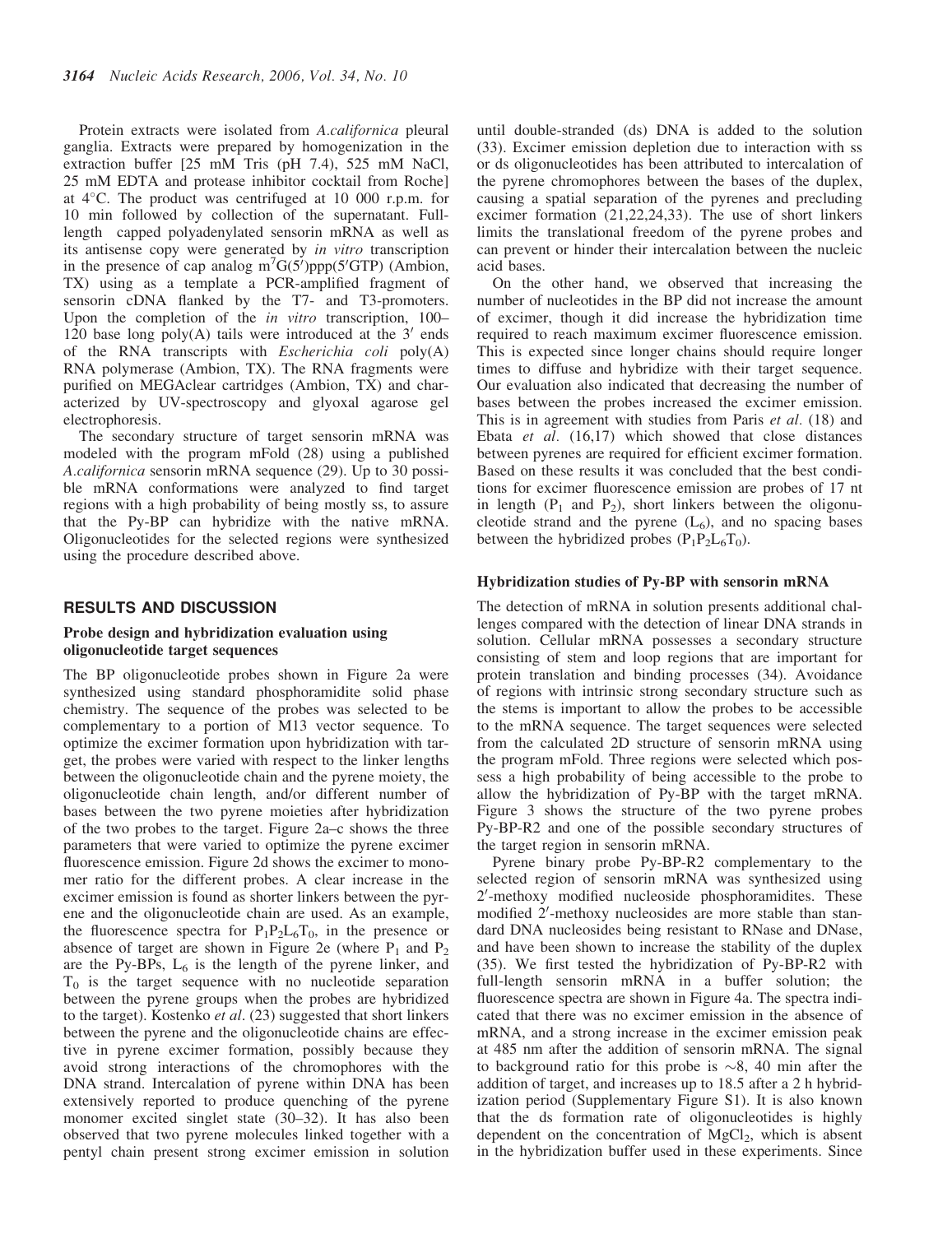

Figure 3. Pyrene probe pairs Py-BP-R2 (a), region of sensorin mRNA target sequence complementary to Py-BP-R2 (b) and Py-BP-R2 hybridized with target mRNA (c).



Figure 4. Steady-state fluorescence spectra of Py-BP-R2 in buffer solution (a) and cellular protein extract (b). [Py-BP-R2] = 0.1 µM; Buffer: 10 mM Tris (pH 7.5), 400 mM NaCl; hybridization time  $= 2$  h; normalized at 400 nm.

the  $MgCl<sub>2</sub>$  concentration within the sensory neurons of Aplysia is in the range of 40 mM, the hybridization rate may be even faster. The extremely low excimer fluorescence of Py-BP-R2 in the absence of the mRNA target and its dramatically increased excimer fluorescence in response to the addition of full-length sensorin mRNA makes this probe an excellent candidate for neuronal studies.

As a negative control to test for non-specific interactions, we added the complementary sequence of sensorin mRNA to Py-BP-R2; this yielded no excimer emission. To test this probe in a neuron-like environment, neuronal protein extracts were used to mimic in vivo neuronal conditions.

The absorption spectra of the cell extract and of the cell extract plus Py-BP-R2 reveal the high abundance of proteins in the extract ( $\sim$ 0.41 mg/ml), which are in high excess compared to the amount of probe (Supplementary Figure S2). Addition of target mRNA to the neuronal extract with Py-BP-R2 produced only a small increase in the excimer, which was equivalent to a ratiometric enhancement of  $\sim$ 2 (Figure 4b). This small increase can be attributed to the high fluorescence neuronal background that effectively masks the emission output of the probes. To overcome this limitation, time-resolved fluorescence measurements were performed.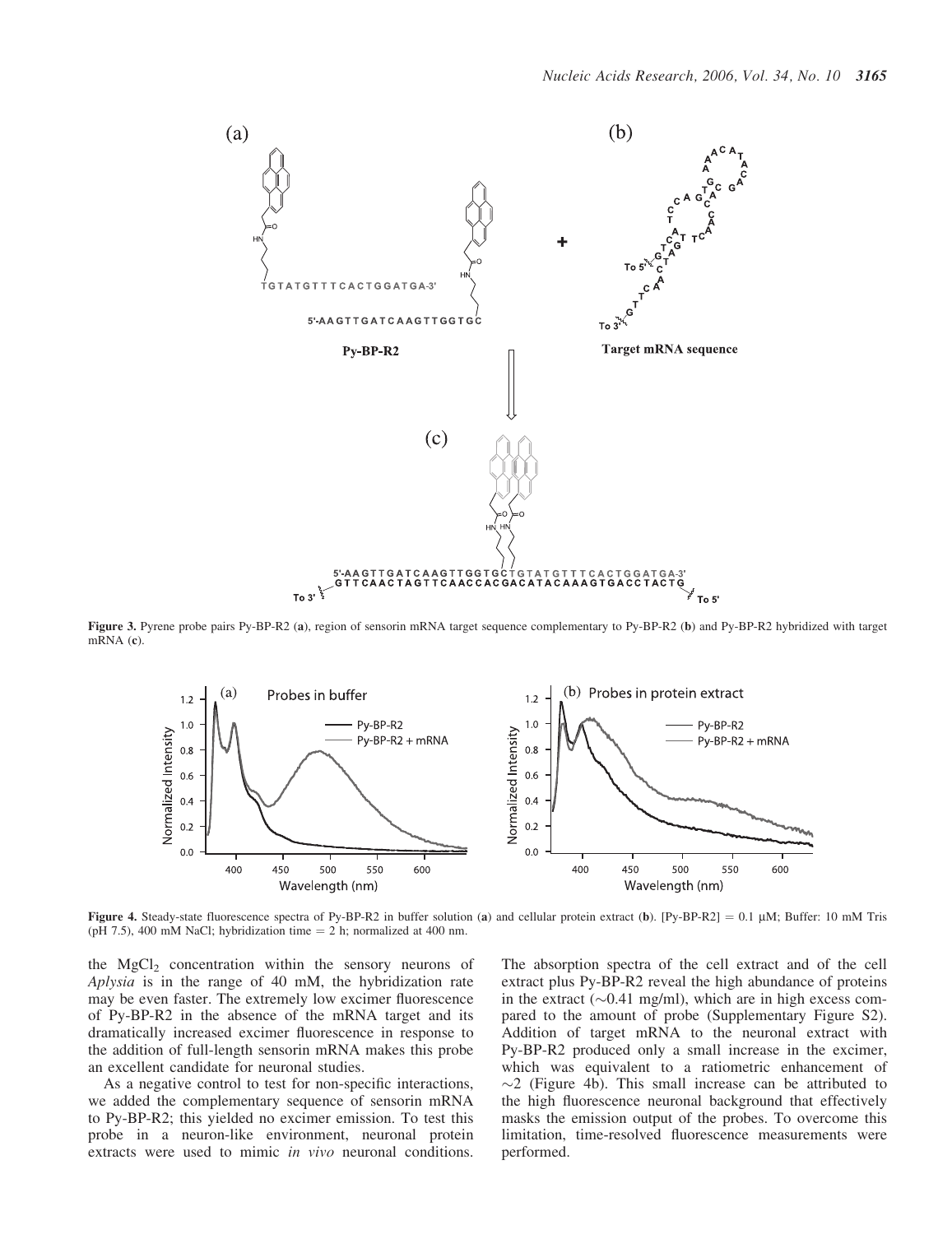## Time-resolved fluorescence measurements to selectively detect sensorin mRNA in cellular extract

Studies in the neuronal protein extract revealed a strong background fluorescence that obscures the fluorescence signals of Py-BP-R2 and hence the detection of target sensorin mRNA. Time-resolved fluorescence measurements of Py-BP-R2 show biexponential decays both in the presence and in the absence of the mRNA target. This biexponential decay can be explained by the heterogeneous environment induced by the probe's oligonucleotide chain. The fluorescence lifetimes of Py-BP-R2 under different conditions are presented in Table 1. The fluorescence lifetime of the monomer and excimer components of Py-BP-R2 are  $\sim 65$  and 39 ns, respectively, while the lifetime for the cell extract alone is  $\sim$ 7 ns.

Table 1. Lifetime of Py-BP-R2 and buffer extract

|                                              | Target         | $\sigma^2$ $\tau_{398 \text{ nm}}$ , ns $(\%)$                                               | ${}^{b} \tau_{480 \text{ nm}}$ , ns $(\%)$ |
|----------------------------------------------|----------------|----------------------------------------------------------------------------------------------|--------------------------------------------|
| $Py-BP-R2$ in<br>Tris-HCl $(\text{pH } 8.1)$ | N <sub>0</sub> | 64.5 (81) 10.9 (19) 38.9 (57) 7.7 (43)                                                       |                                            |
| Py-BP-R2 in<br>protein extract               | N <sub>0</sub> | Sensorin mRNA 48.5 (73) 8.0 (27) 35.3 (73) 9.9 (28)<br>38.7 (36) 7.3 (64) 36.6 (57) 8.0 (43) |                                            |
| Protein extract                              | No.            | Sensorin mRNA 53.1 (60) 7.8 (40) 39.0 (50) 7.9 (50)<br>41.2 (9) 7.4 (91) 20.5 (12) 7.2 (88)  |                                            |

 ${}^{\text{a}}\tau_{398\text{ nm}}$  and  ${}^{\text{b}}\tau_{480\text{ nm}}$  are the biexponential fluorescence lifetimes at 398 and 480 nm, respectively. The two columns represent the two lifetimes obtained from the iterative reconvolution of the experimental decays. The contribution of each lifetime compared to the fluorescence signal intensity is in parentheses. An interesting observation from Table 1 is that the fluorescence lifetime of the pyrene monomer increases in the neuronal protein extract when mRNA target is added, in contrast with its behavior in buffer solution. This suggests that the fluorescence of the Py-BP-R2 monomer is being quenched by interaction of the probe in its random coil conformation with the proteins in the extract; this quenching is apparently inhibited when Py-BP-R2 binds to its target.

The fast fluorescence decay (7 ns) of the protein extract together with the slower (>39 ns) fluorescence decay of Py-BP-R2 suggest that gating the detection after the decay of the neuron background fluorescence should allow the extraction of the pyrene emission with a high signal to background (S/B) ratio. Time-resolved emission spectra (TRES) of Py-BP-R2 integrating the whole decay area (steady-state like condition, Figure 5c) and integrating only from 30 to 150 ns (Figure 5d) are shown in Figure 5a and b. The spectrum in Figure 5a is very similar to that in Figure 4b (Py-BP- $R2$  + mRNA), in which no clear excimer signal can be detected due to the large background fluorescence present in the spectra. In contrast, the excimer signal can be easily distinguished in the gated time-resolved spectra giving a S/B ratio of  $\sim$ 10 (Figure 5b). These results indicate that time-resolved fluorescence measurements provide the possibility of discriminating the long-lived signals generated by the pyrene probes from the more quickly decaying background fluorescence elicited by native molecules in the neuron.

Probes utilizing the pyrene monomer/excimer fluorescence have several advantages over most other commonly used fluorescence probes. The unusually long fluorescence lifetime



Figure 5. Time-resolved fluorescence spectra of Py-BP-R2 with and without target in neuronal protein extract, gating from 0–300 ns (a) or from 30–150 ns (b). Fluorescence decay of Py-BP-R2 ( $\lambda_{\rm em}$  = 398 nm) showing the signal gating for the spectra in (a) (c) and in (b) (d). [Py-BP-R2] = 0.1 µM; hybridization  $time = 30$  min.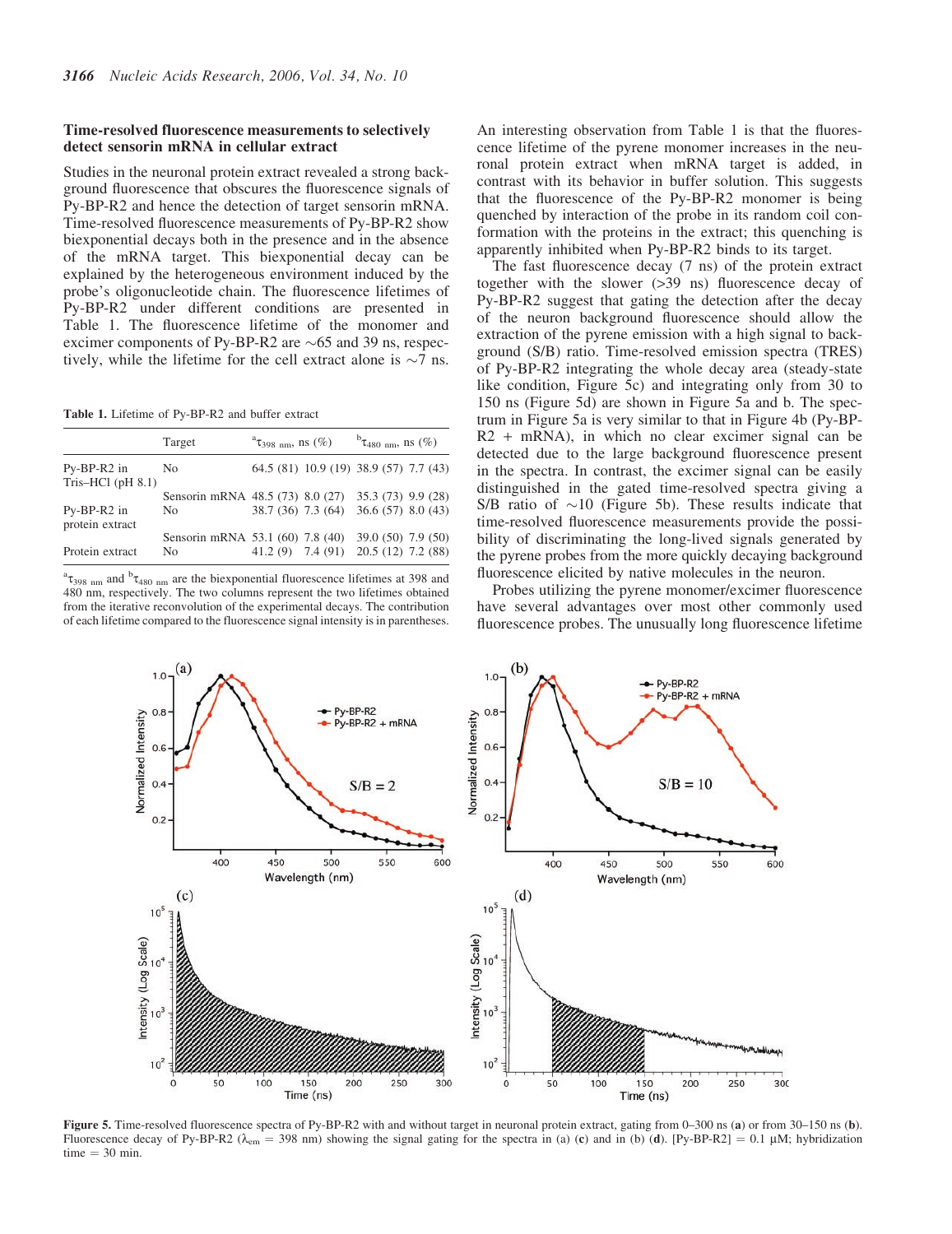of pyrene monomers and excimers allows for time gated background fluorescence rejection as described above. Fluorescence lifetime imaging microscopy, a technique that recently became available, (36,37) can take advantage of this long fluorescence lifetime. Another advantage of pyrene probes is the large spectral separation between the excitation wavelength  $(\sim)340$  nm), pyrene monomer fluorescence  $(\sim 390 \text{ nm})$ , and excimer fluorescence  $(\sim 470 \text{ nm})$ . This large 'Stoke's shift' minimizes the spectral overlap of scattered excitation light, monomer fluorescence and excimer fluorescence. In microscopy, this large 'Stoke's shift' allows for the use of filters with a wider spectral bandpass for the detection channels, which enhances the signal intensity significantly.

The main disadvantage of the pyrene chromophore is its short excitation wavelength  $(\sim 340 \text{ nm})$ , and its moderately low extinction coefficient  $(\epsilon_{344nm} \sim 27500 \text{ M}^{-1} \text{ cm}^{-1})$ (38). This near-UV excitation might be unfavorable for in vivo mRNA detection by microscopy, because of the reduced penetration depth of near-UV light and increased autofluorescence (background fluorescence) compared to the more commonly used visible excitation range. However, stronger light sources can compensate for the moderately low extinction coefficient and also increase the depth of penetration. Furthermore, Takahashi et al. have already demonstrated that pyrene probes can be used in conventional fluorescence microscopy for cell studies (39).

## **CONCLUSIONS**

Pyrene binary probes have been designed to unambiguously detect sensorin mRNA under cellular conditions. Various Py-BPs were synthesized by adjusting various parameters. Probes of 17 nt chain length, containing short linkers between the pyrene and the oligonucleotide chain and no base spacing between the pyrene groups when hybridized with the target, yield the maximum excimer emission. The probes for sensorin mRNA were designed following these general criteria along with taking into account the sensorin mRNA secondary structure to minimize interaction of the probes with ds regions. Probes pair Py-BP-R2 designed for a specific region in sensorin mRNA showed strong excimer emission in the presence of sensorin mRNA. The fluorescence spectra of Py-BP-R2 showed an excellent S/B ratio in buffer solution  $(\sim 18.5)$  but a low S/B ratio  $(\sim 2)$  in the protein extract. Time-resolved fluorescence spectra obtained by gating the emission from 30 to 150 ns showed a S/B ratio of 10 for Py-BP-R2 in the protein extract. This demonstrates that it is possible to separate the long-lived fluorescence decay of pyrene from the short-lived background fluorescence decay of the protein extract. Also, Py-BP-R2 allows specific detection of sensorin mRNA even in the presence of cellular proteins where other probes (like MBs) can present non-specific binding signals. Thus, Py-BPs should have potential advantages in selectively imaging mRNA in cells when time-resolved fluorescence microscopy techniques are used to eliminate the cellular background fluorescence from the target detection signals.

# SUPPLEMENTARY DATA

Supplementary Data are available at NAR online.

## ACKNOWLEDGEMENTS

This work was supported by the Center of Excellence in Genomic Science Grant P50 HG002806 from the National Institutes of Health and NSF CHE-04-15516. Funding to pay the Open Access publication charges for this article was provided by the Center of Excellence in Genomic Science Grant P50 HG002806 from the National Institutes of Health.

Conflict of interest statement. None declared.

# **REFERENCES**

- 1. Hu,J.-Y., Meng,X. and Schacher,S. (2002) Target interaction regulates distribution and stability of specific mRNAs. J. Neurosci., 22, 2669–2678.
- 2. Hu,J.-Y., Goldman,J., Wu,F. and Schacher,S. (2004) Target-dependent release of a presynaptic neuropeptide regulates the formation and maturation of specific synapses in Aplysia. J. Neurosci., 24, 9933–9943.
- 3. Knowles,R.B., Sabry,J.H., Martone,M.E., Deerinck,T.J., Ellisman,M.H., Bassell,G.J. and Kosik,K.S. (1996) Translocation of RNA granules in living neurons. J. Neurosci., 16, 7812–7820.
- 4. Martin,K.C., Casadio,A., Zhu,H., Yaping,E., Rose,J.C., Chen,M., Bailey,C.H. and Kandel,E.R. (1997) Synapse-specific, long-term facilitation of Aplysia sensory to motor synapses: a function for local protein synthesis in memory storage. Cell, 91, 927–938.
- 5. Mayford,M., Barzilai,A., Keller,F., Schacher,S. and Kandel,E.R. (1992) Modulation of an NCAM-related adhesion molecule with long-term synaptic plasticity in Aplysia. Science, 256, 638–644.
- 6. Kandel,E.R. (2003) The molecular biology of memory storage: a dialog between genes and synapses. In Jörnvall, H. (ed.), Nobel Lectures, Physiology or Medicine 1996–2000. World Scientific Publishing Co., Singapore, pp. 395–439.
- 7. Tyagi,S. and Kramer,F.R. (1996) Molecular beacons: probes that fluoresce upon hybridization. Nat. Biotechnol., 14, 303–308.
- 8. Tan,W., Fang,X., Li,J. and Liu,X. (2000) Molecular beacons: a novel DNA probe for nucleic acid and protein studies. *Chem. Eur. J.*, 6, 1107–1111.
- 9. Zhang,P., Beck,T. and Tan,W. (2001) Design of a molecular beacon DNA probe with two fluorophores. Angew. Chem. Int. Ed. Engl., 40, 402–405.
- 10. Santangelo,P.J., Nix,B., Tsourkas,A. and Bao,G. (2004) Dual FRET molecular beacons for mRNA detection in living cells. Nucleic Acids Res., 32, e57.
- 11. Tanke,H.J., Dirks,R.W. and Raap,T. (2005) FISH and immunocytochemistry: towards visualising single target molecules in living cells. Curr. Opin. Biotechnol., 16, 49–54.
- 12. Mosiman,V.L., Patterson,B.K., Canterero,L. and Goolsby,C.L. (1997) Reducing cellular autofluorescence in flow cytometry: an in situ method. Cytometry, 30, 151–156.
- 13. Cardullo,R.A., Agrawal,S., Flores,C., Zamecnik,P.C. and Wolf,D.E. (1988) Detection of nucleic acid hybridization by nonradiative fluorescence resonance energy transfer. Proc. Natl Acad. Sci. USA, 85, 8790–8794.
- 14. Sei-Iida,Y., Koshimoto,H., Kondo,S. and Tsuji,A. (2000) Real-time monitoring of in vitro transcriptional RNA synthesis using fluorescence resonance energy transfer. Nucleic Acids Res., 28, e59.
- 15. Tsourkas,A., Behlke,M.A., Xu,Y. and Bao,G. (2003) Spectroscopic features of dual fluorescence/luminescence resonance energy-transfer molecular beacons. Anal. Chem., 75, 3697–3703.
- 16. Ebata,K., Masuko,M., Ohtani,H. and Kashiwasake-Jibu,M. (1995) Nucleic acid hybridization accompanied with excimer formation from two pyrene-labeled probes. Photochem. Photobiol., 62, 836–839.
- 17. Masuko,M., Ohtani,H., Ebata,K. and Shimadzu,A. (1998) Optimization of excimer-forming two-probe nucleic acid hybridization method with pyrene as a fluorophore. Nucleic Acids Res., 26, 5409–5416.
- 18. Paris,P.L., Langenhan,J.M. and Kool,E.T. (1998) Probing DNA sequences in solution with a monomer-excimer fluorescence color change. Nucleic Acids Res., 26, 3789–3793.
- 19. Ren,R.X.-F., Chaudhuri,N.C., Paris,P.L., Rumney,S.IV. and Kool,E.T. (1996) Naphthalene, phenanthrene, and pyrene as DNA base